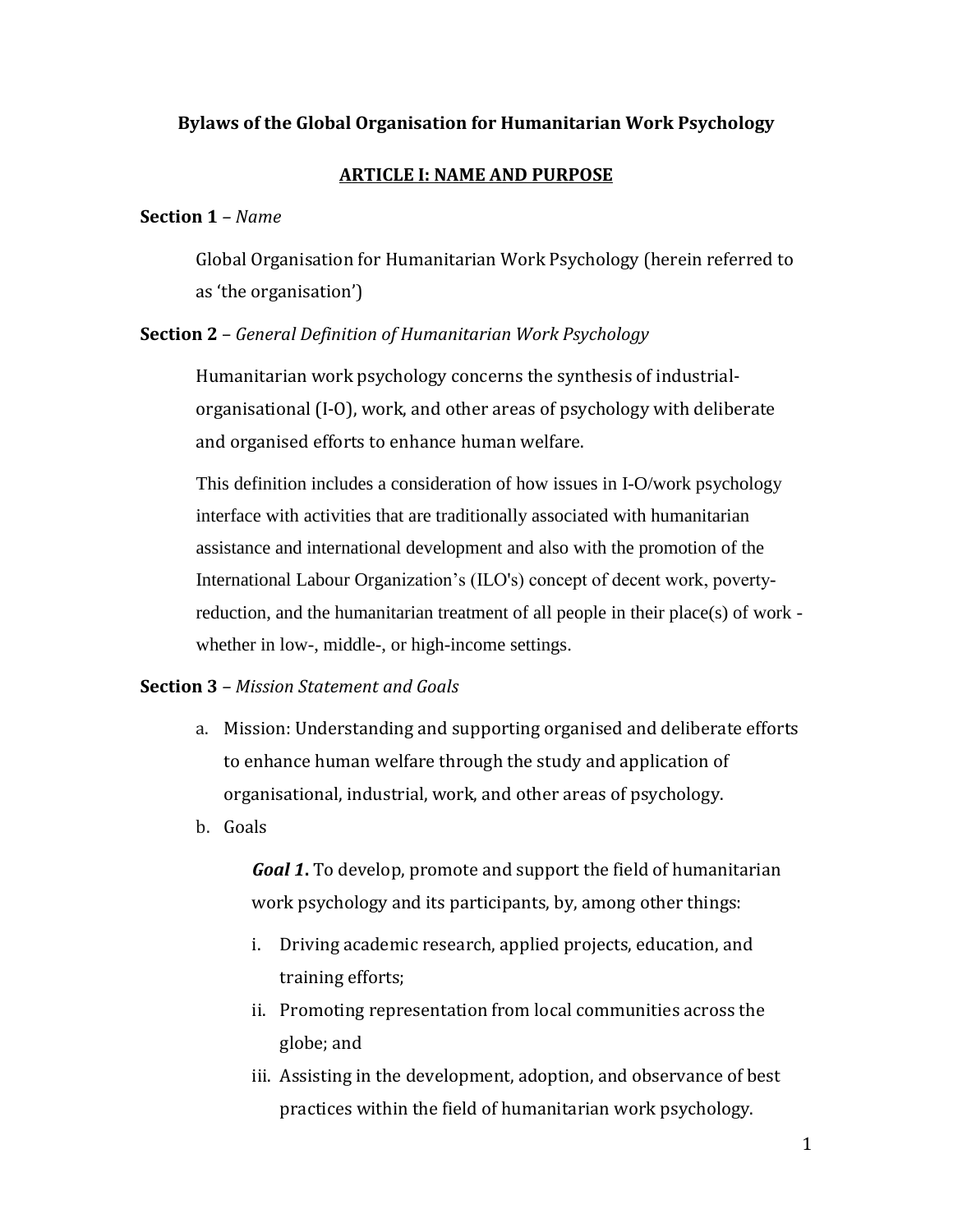*Goal 2***.** To promote our values in the disciplines, organisations, and societies with which we engage – prominently including the discipline of psychology, the sub-discipline of organisational psychology, and actors involved in enhancing human welfare.

*Goal 3.* To promote and engage in humanitarian activities as organisational psychologists, including contributing to poverty reduction and the empowerment of marginalised groups.

- c. Values
	- i. **Social Justice** *procedural, distributive, and interactional justice;*
	- ii. **Self-Determination** *an opportunity and power to direct one's life;*
	- iii. **Respect for Diversity** *respect and acceptance of unique social identities;*
	- iv. **Cooperation**  *working with existing efforts and priorities;*
	- v. **Accountability**  *working with and being accountable to those who are subjected to inequality, injustice, and poverty;*
	- vi. **Empowerment –** *supporting and facilitating marginalised groups to participate fully in society.*

#### **ARTICLE II: ORGANISATIONAL STRUCTURE & LEADERSHIP**

#### **Section 1** *– Organisational Form*

The organisation will be a hybrid of a non-profit organisation and a professional association.

### **Section 2** *– Organisational Structure*

The organisation will be centralised, with leadership by an Executive Board (see Section 4).

#### **Section 3** *– Leadership*

Leadership roles will include the following: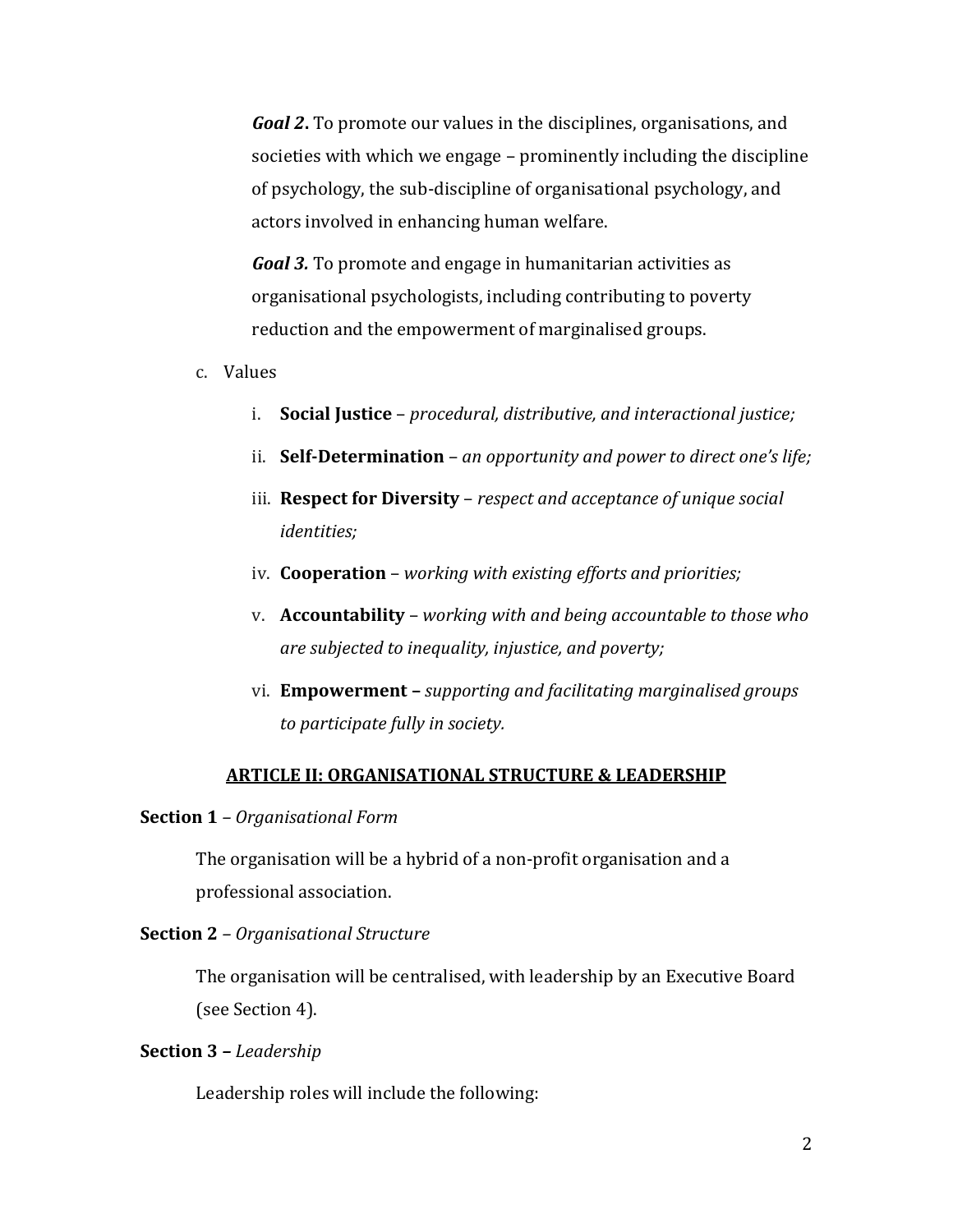- Chair;
- Vice-Chair;
- Six (6) Executive Board members;
- Student Representative.

#### **Section 4 –** *Leadership Terms, Duties and Elections*

- a. **Chair** 
	- i. Term

Tenure in the role of Chair will be one year with the opportunity for re-election.

ii. Duties

The Chair is responsible for:

- (1) The leadership and continued advancement of the organisation;
- (2) Promoting the mission, goals, and values of the organisation;
- (3) Overseeing the day-to-day functionality of the organisation;
- (4) Delegating tasks to others in order to carry out the above duties;
- (5) Chairing regular Executive Board and full membership meetings.
- iii. Requirements for Eligibility
	- To stand as Chair a member must:
		- (1) Hold full membership of the organisation and be in good standing.
- iv. Election and Vacancy
	- (1) The Chair will be elected by a vote of full members of the organisation;
	- (2) Elections will be held annually in October, with the term of office beginning 1 November;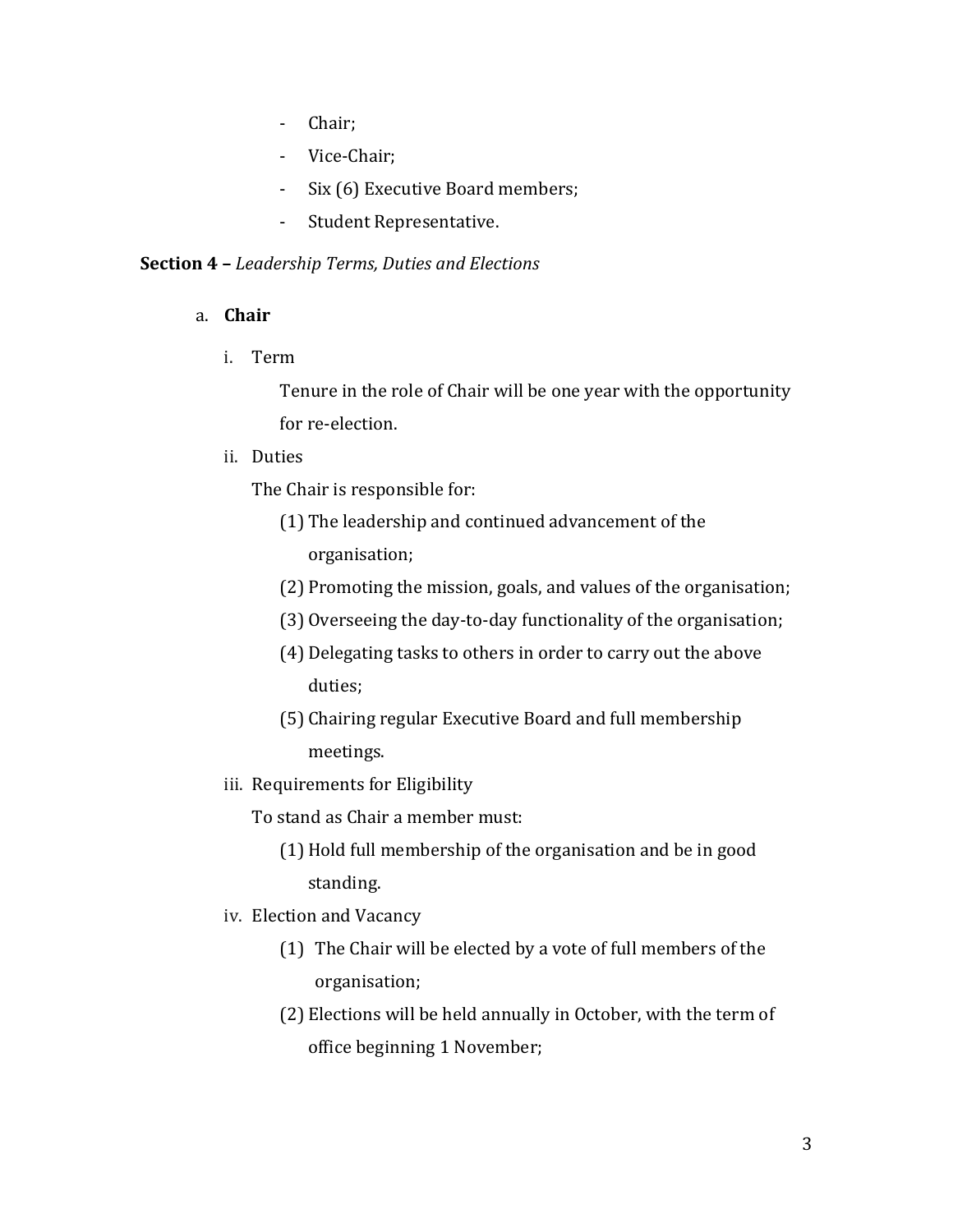- (3) The Chair may resign their post by written notice to the Executive Board;
- (4)In the case of a vacancy in the position of Chair, the Vice Chair will fill her/his position

# b. **Vice-Chair**

i. Term

Tenure in the role of Vice-Chair will be one year with the opportunity for re-election.

ii. Duties

The Vice-Chair is responsible for:

- (1) Supporting the efforts of the Chair when appropriate and needed;
- (2) Stepping in for the Chair when they are unavailable;
- (3) Fulfilling the role of an Executive Board member, as outlined in section 5.3 (below).
- iii. Requirements for Eligibility

To stand as Vice-Chair a member must:

- (1) Hold full membership of the organisation and be in good standing.
- iv. Election and Vacancy
	- (1) The Vice-Chair will be elected by a vote of full members of the organisation;
	- (2) Elections will be held annually in October with the term of office beginning 1 November;
	- (3) The Vice-Chair may resign their post by written notice to the Executive Board;
	- (4) In the case of a vacancy in the position of Vice-Chair, the Chair will call for nominations for an interim Vice-Chair from the organisation's membership. The list of nominees will be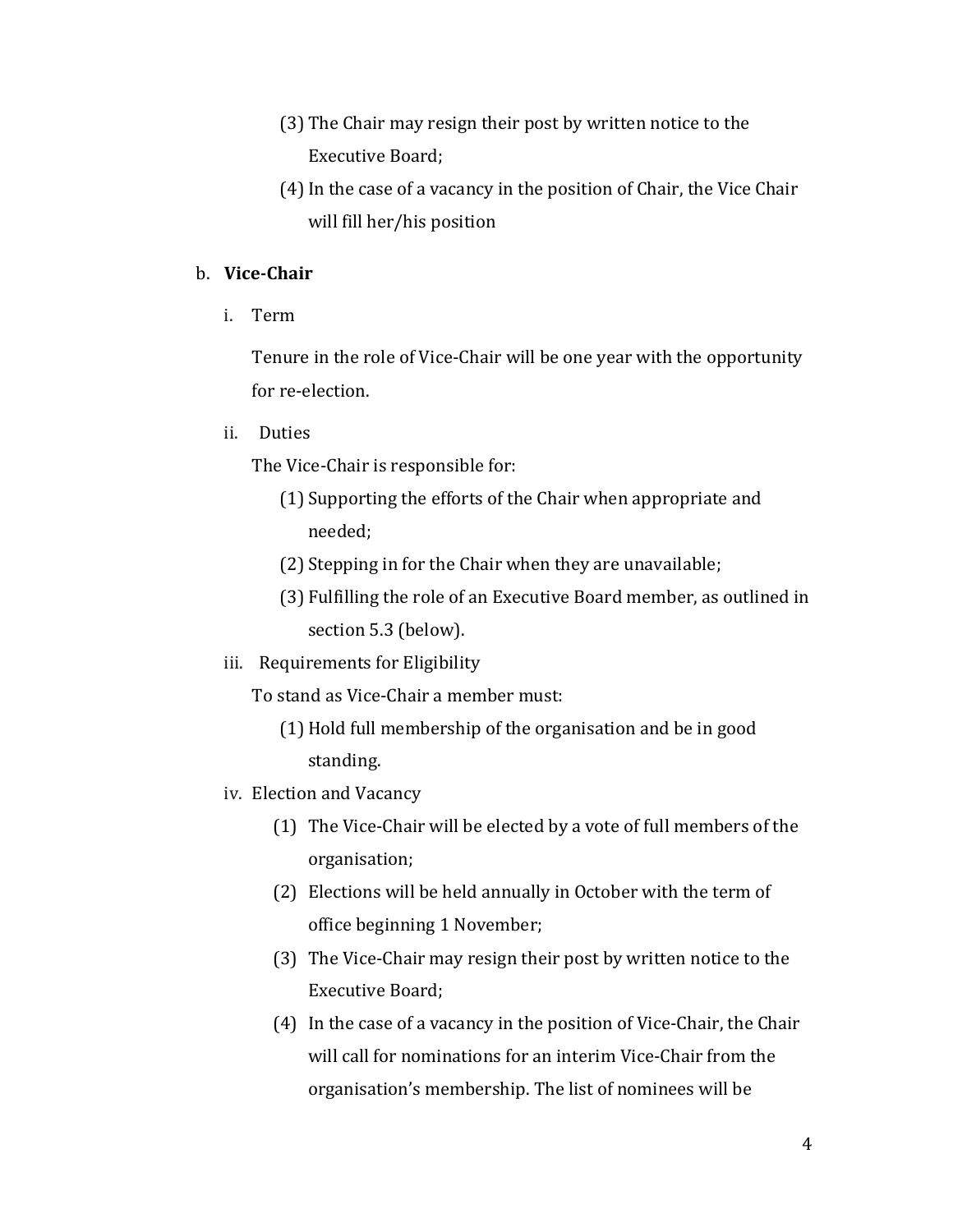circulated to the membership for feedback to the Executive Board, and the Executive Board will vote for the Interim-Vice-Chair at the next monthly meeting. If the vacancy arises within 2 months of the next election, the position will remain open until the election.

### c. **Executive Board members**

i. Term

Tenure in the role will be two years, with the opportunity for reelection.

### ii. Duties

- (1) Executive Board members are elected to general positions and must be willing to fill any of the portfolios that are vacant at the time of the election.
- (2) At the first meeting of the new Executive Board portfolio(s) of work will be divided up amongst the Board members. Portfolios might include one or more of the following areas:
	- Web manager;
	- External relations;
	- Communications;
	- Treasurer;
	- Secretary;
	- Marketing;
	- Programs;
	- Advocacy;
	- Membership.
- iii. Requirements for Eligibility

To stand as an Executive Board member a member must:

(1) Hold full membership of the organisation and be in good standing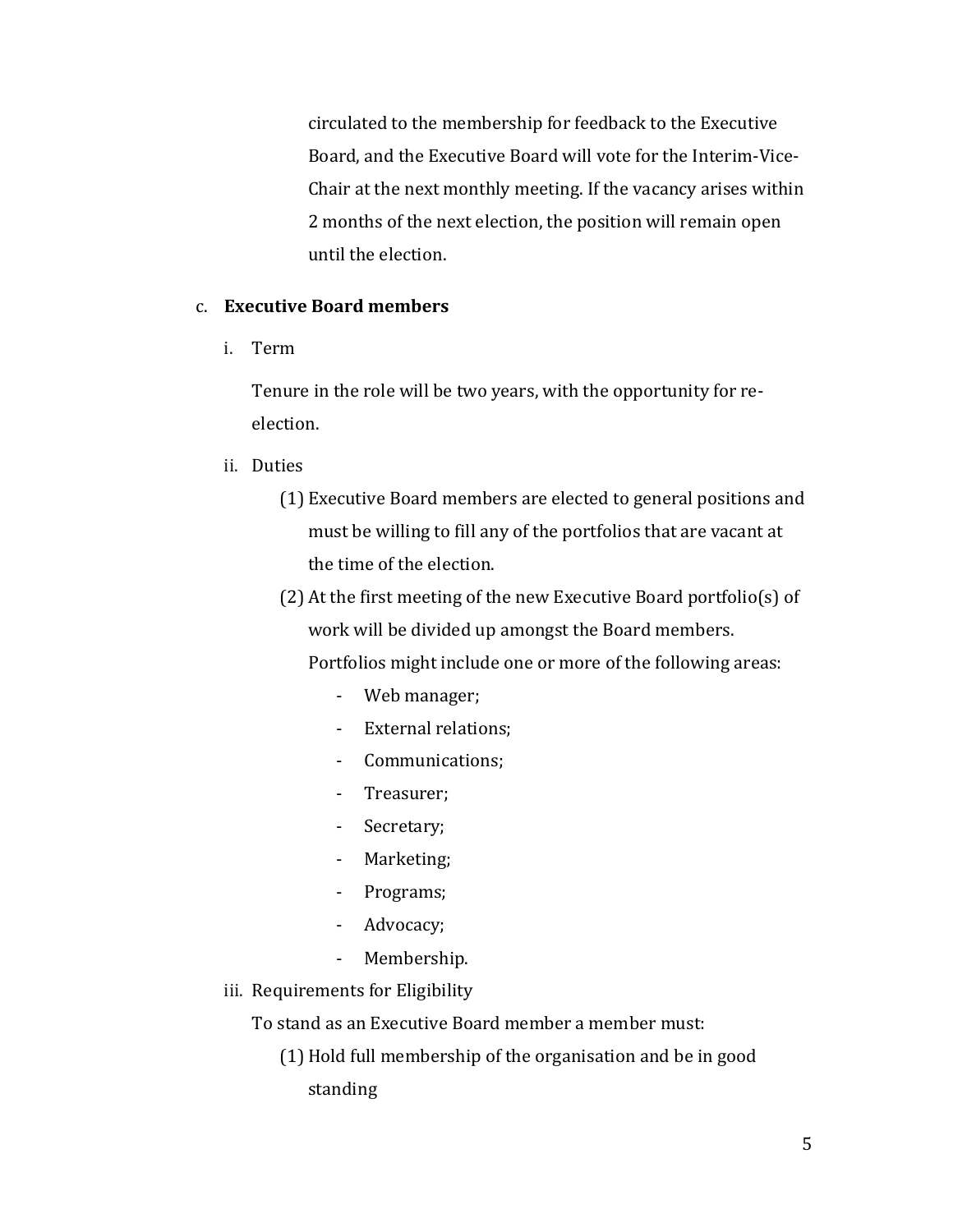- iv. Election and Vacancy
	- (1) Executive Board members will be elected by a vote of full members of the organisation;
	- (2) Elections will be held annually each October with three Board Members being elected each year. The term of office will begin 1 November;
	- (3) Executive Board members may resign their posts by written notice to the Chair;
	- (4)In the case of a vacancy, the Chair will put out a call to the organisation's membership for nominations as an Interim-Board Member. The list of nominees will be circulated to the membership for feedback to the Executive Board, and the Executive Board will vote on the Interim-Board Member at the next monthly meeting. If the vacancy arises within 2 months of the next election, the position will remain open until the election.

#### **d. Student Representative**

i. Term

Tenure in the role will be one year, with the opportunity for reelection.

ii. Duties

The Student Representative is responsible for:

- (1) Representing the needs and perspectives of the student membership to the Executive Board
- (2)Interacting and engaging with the student membership

#### iii. Requirements for Eligibility

To stand as Student Representative a member must:

(1) Be a student for 9 months or more of the term of office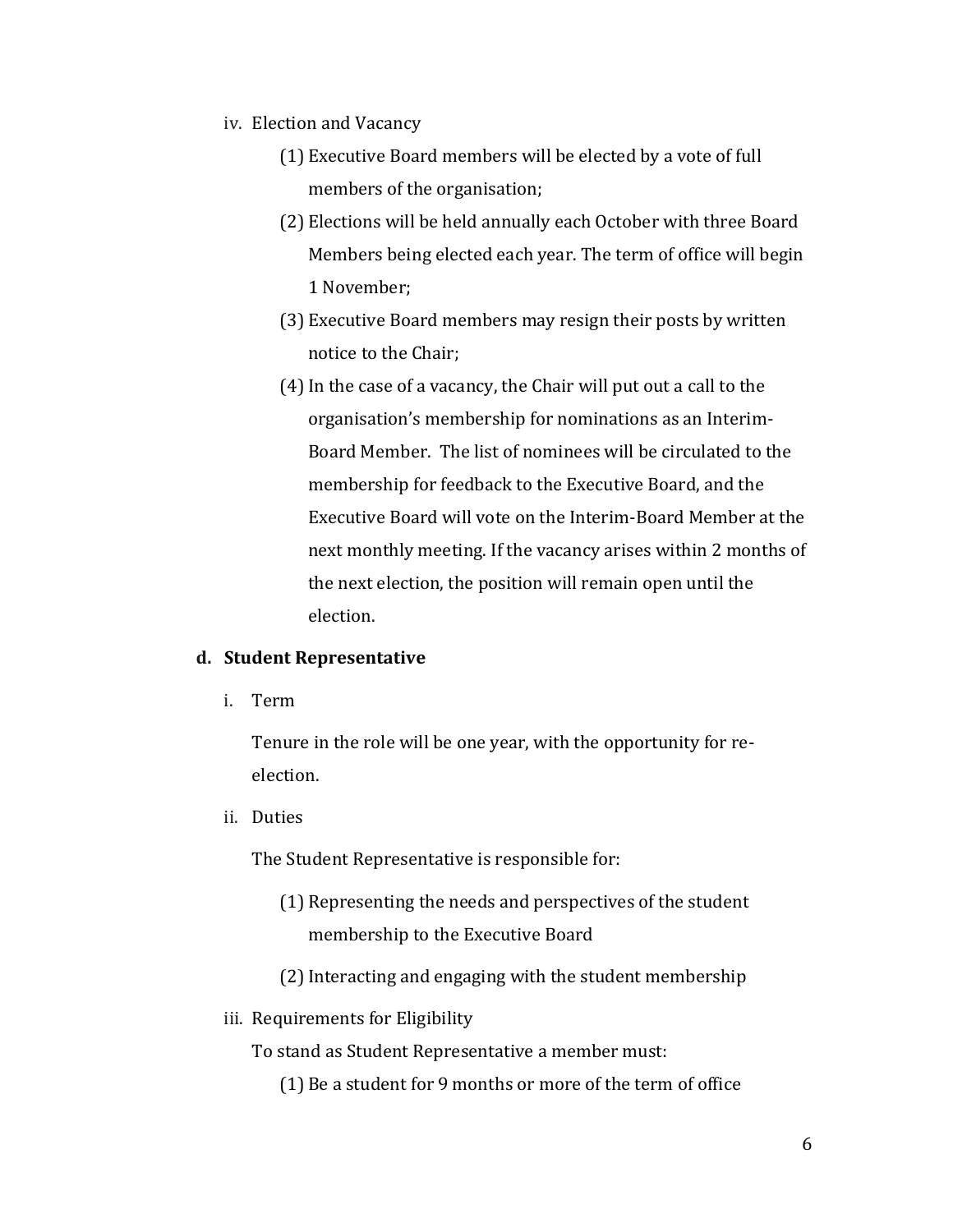- (2) Hold either full membership or student membership of the organisation and be in good standing
- iv. Election and Vacancy
	- (1) The Student Representative will be elected by a vote of existing student members of the organisation (both those holding student membership and those holding full membership who are students)
	- (2) Elections will be held annually in October with the term of office beginning 1 November
	- (3) The Student Representative may resign their post by written notice to the Chair;
	- (4)In the case of a vacancy, the Chair will put out a call to the organisation's membership for nominations for an Interim-Student Representative. A list of nominees will be circulated to student members for feedback to the Executive Board, and the Executive Board will vote on the Interim-Student Representative at the next monthly meeting. If the vacancy arises within 2 months of the next election, the position will remain open until the election.

### **Section 5 –** *Nomination Process*

- a. Subject to the outlined Requirements for Eligibility, members wishing to stand for any of the above positions can nominate themselves. Members can also nominate others for any of the positions.
- b. A nomination includes a description of why the member wishes to stand for the position and their experience which supports their nomination. In the case of a member nominating someone else, no supporting documentation is required – the nominee will be contacted by an existing Board member to clarify their desire to stand and to request the above statement.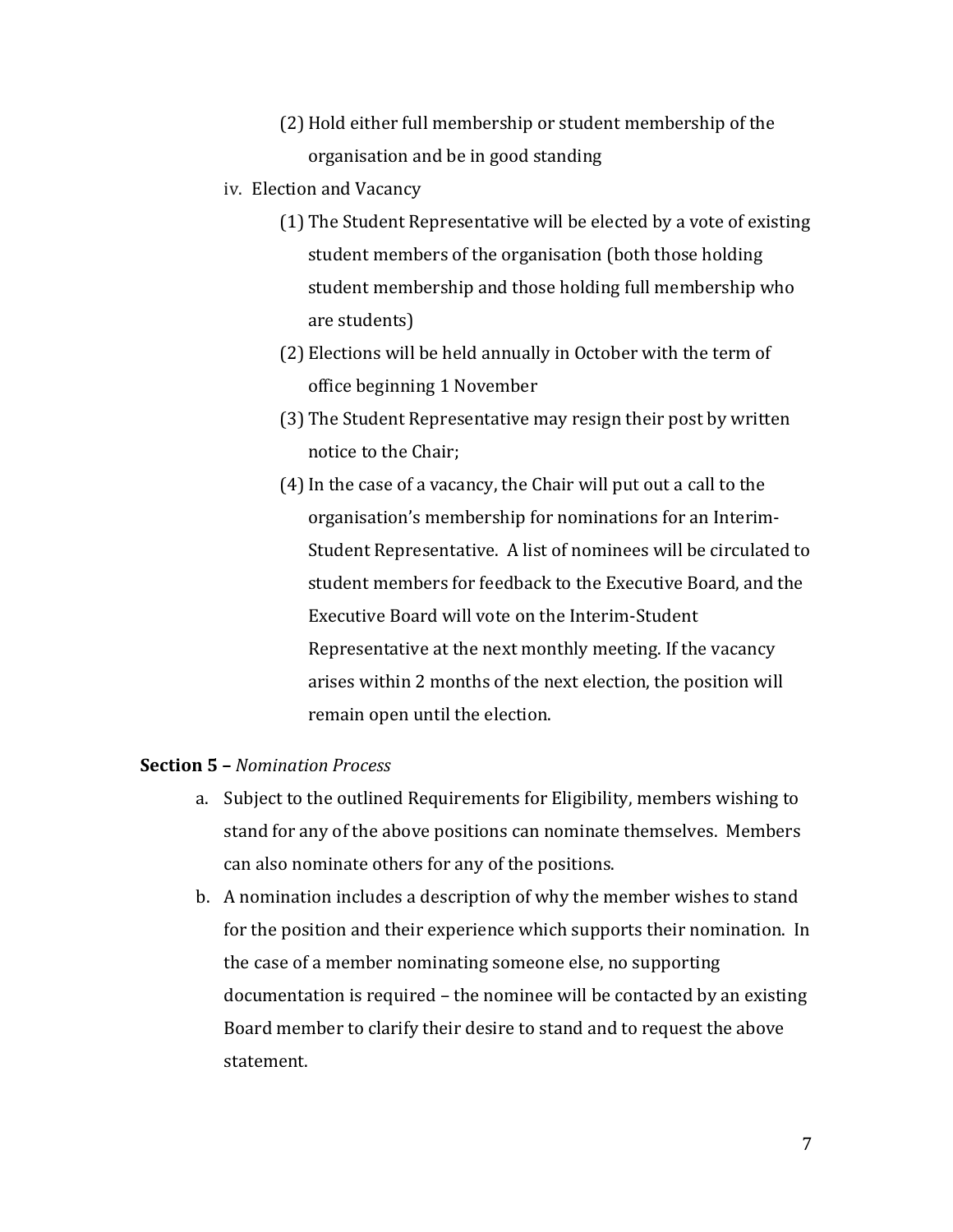- c. Members wishing to stand for Chair are required to provide additional information about their vision and approach to leading GOHWP.
- d. Members may be nominated for more than one position concurrently but can only hold one position at a given time, except in the case of an Executive Board member standing as Interim Vice-Chair or the Vice Chair standing as Interim Chair.

## **Section 6 –** *Voting Process*

- a. Each year full members of the organisation get one vote for Chair, one vote for Vice-Chair and up to three votes for Executive Board Members. Members cannot vote for one person to fill a position as an Executive Board Member more than once.
- b. In the instance where a member stands for multiple positions, they will be elected to the highest position and removed from the ballot for the remaining positions. For example, if a member stands for and is elected Chair, but also stands as an Executive Board member, the votes given to their Executive Board nomination will be disregarded, and the nominee with the next highest number of votes will be elected as a member of the Executive Board.
- c. In the instance where more than one person is running for Chair/Vice-Chair and an Executive Board position goes unfilled, the person with the most votes out of this group (and the person after her/him if there is more than one unfilled position) will be offered the opportunity to take that unfilled position.
- d. Each year full members who are students, and student members get one vote for Student Representative.

## **ARTICLE III: MEMBERSHIP**

## **Section 1** *– Membership:*

a. There are two membership levels in the organisation: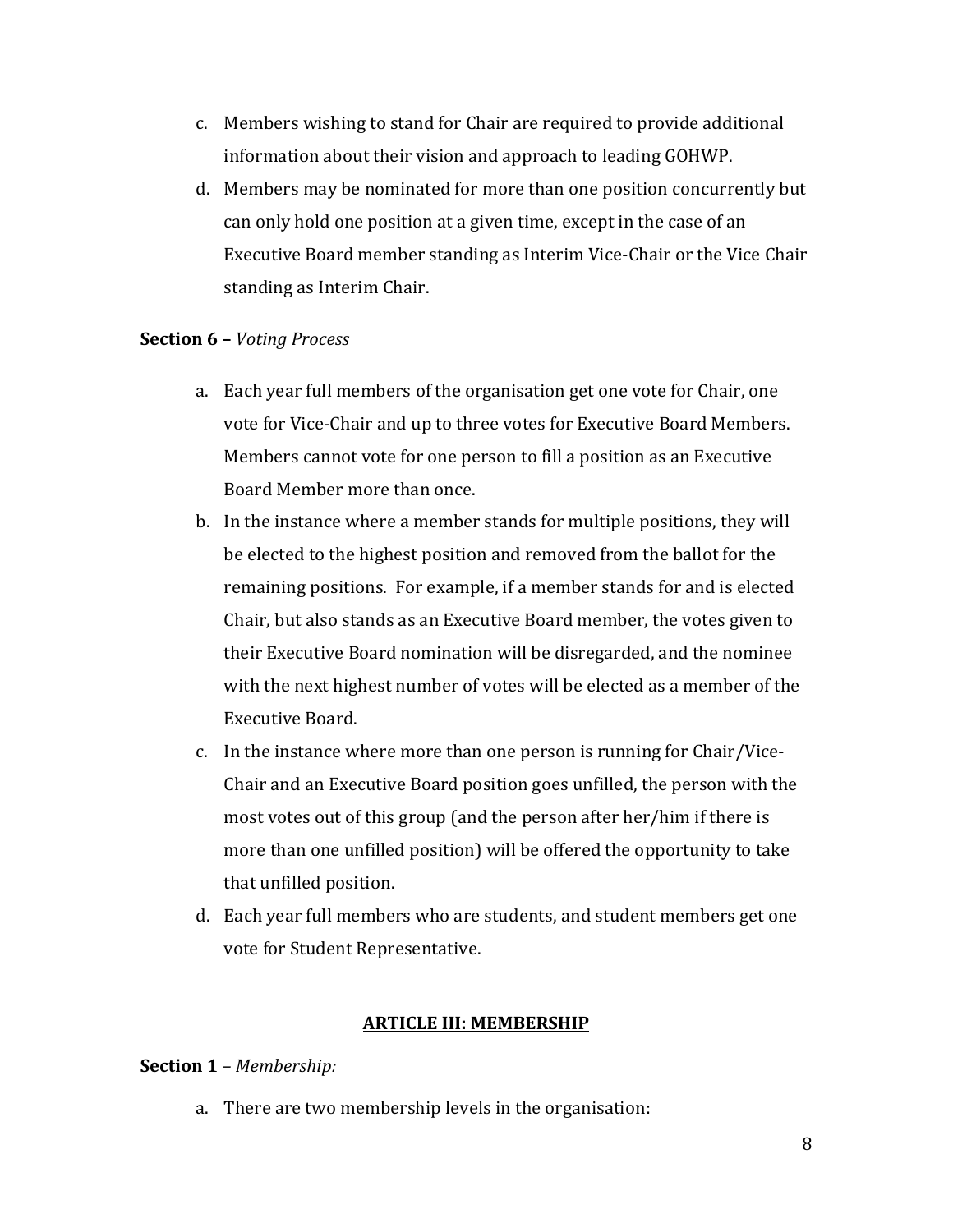- i. Full membership: The eligibility for full membership in the organisation is limited to those who are 'normally' working or studying in the area of industrial/organisational/work psychology or a closely related area, or to those who are engaged or planning to engage in HWP and are accredited, enrolled, or associated with an organisation/discipline to that end. Students should 'normally' be studying at least at the postgraduate level (honours/masters or above).
- ii. Student membership: Is available for undergraduate students (or those who have graduated with an undergraduate degree within the past two years) with an interest in pursuing HWP. Student members may participate in meetings and committees but will not have voting rights in the organisation beyond electing the Student Representative.

#### **Section 2** *– Becoming a member:*

Prospective members must submit a short document outlining their interest and experience in humanitarian work psychology-related work/study. The Executive Board will nominate an Executive Board member to review the applications. Applicants that do not meet the prerequisites for membership in their application will be asked to submit more information that provides support that they meet the requirements for membership. After further information is collected, the Executive Board will vote on whether or not they are eligible for membership.

#### **Section 3** *– Membership dues*

Dues will be set by a vote of the Executive Committee and will be scaled to accommodate students and members from lower-incomes settings.

**Section 4** *– Rights and Duties of members:*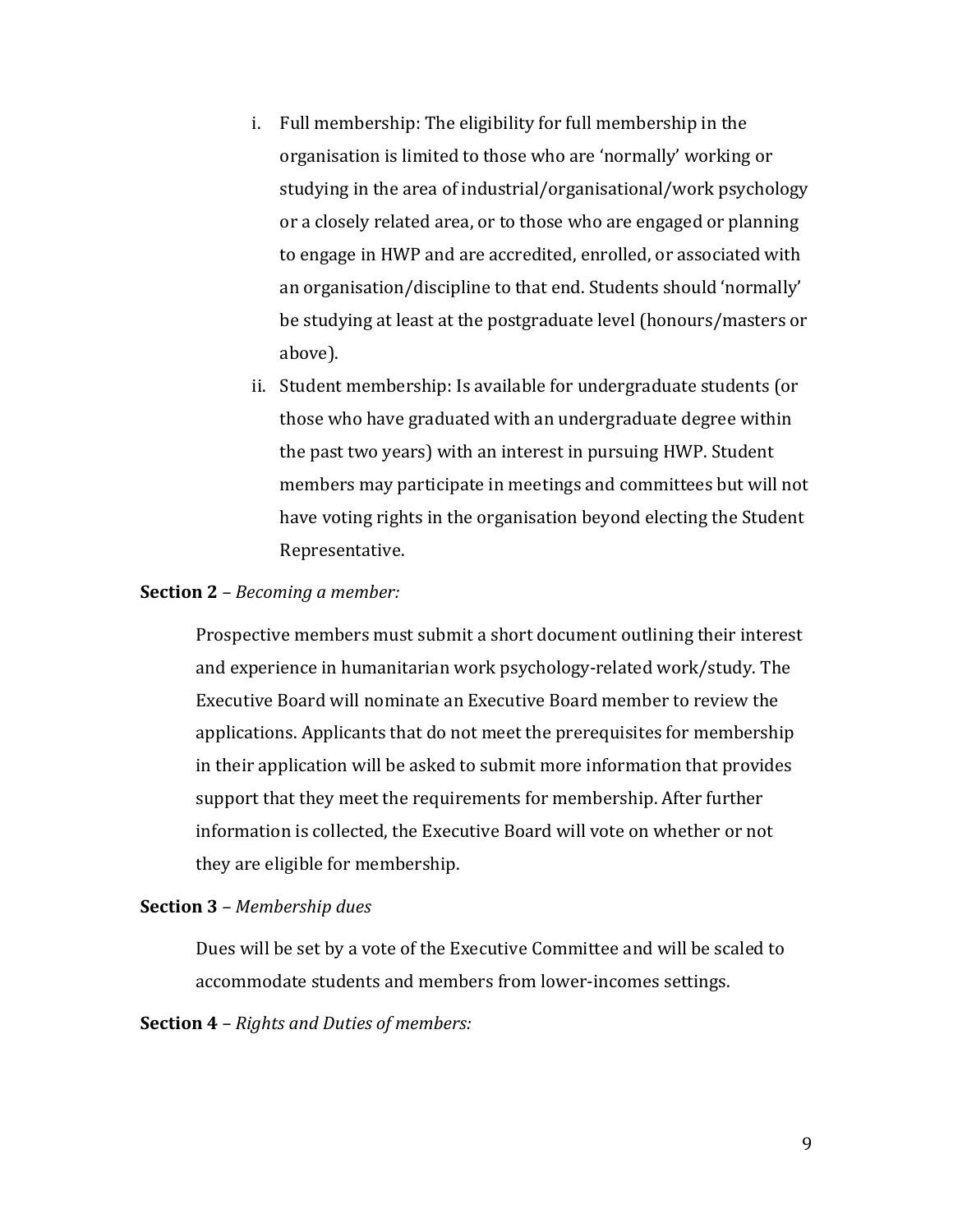- a. Members will not engage in research or projects under the auspices, or make decisions on behalf, of the organisation without the express consent of the Executive Board.
- b. Members are required to be actively involved in the organisation. Active involvement means regular participation in meetings and discussions.
- c. Members agree to abide by the values and best-practices of the organisation.

## **Section 5** *– Resignation and termination:*

- a. Members may resign at any time by giving written notice to the Chair; or by another method stipulated by the Executive Board;
- b. Resignation is not permanent and past members may re-join the organisation at a later time;
- c. Membership, including for those in leadership positions, may be revoked by a majority vote of the members of the Executive Board upon finding that the member has knowingly and wantonly violated the values and/or undermined the mission/goals of the organisation.

# **ARTICLE IV: MEETING & DECISION MAKING**

## **Section 1** *– Meetings*

- a. General meetings: At least one general meeting per year will be held; this meeting can take place in a physical location, but the Executive Board must make an effort to provide virtual access to the meeting for members who cannot be physically present.
- b. Executive Board meetings: Meetings of the Executive Board will be held virtually, at least once per month.
- c. Meetings will be called for by the Chair, or in his/her absence, by the Vice-Chair.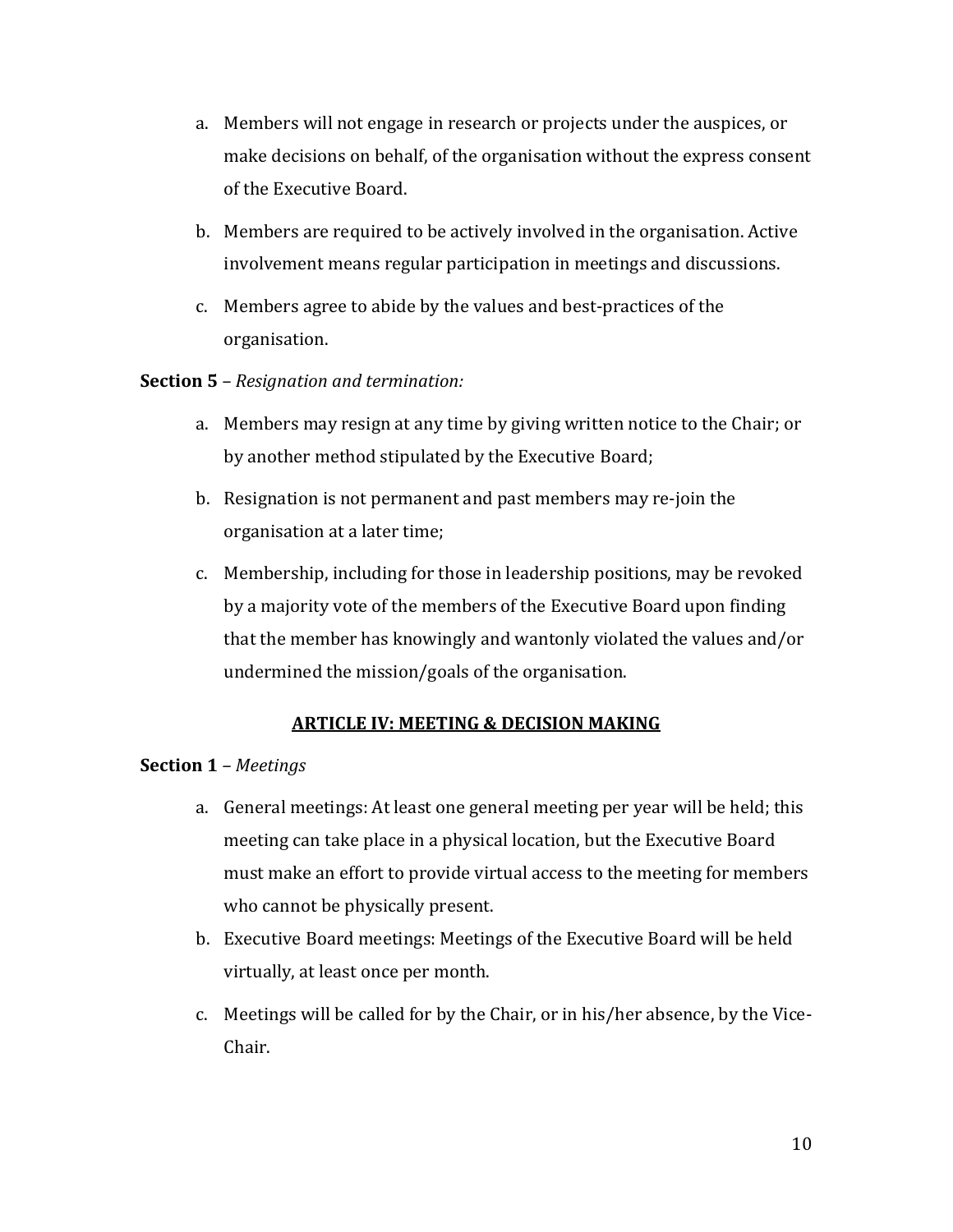d. Meetings will be run by the Chair, in his/her absence by Vice-Chair, or in the absence of a Vice-Chair by someone else designated for that role.

# **Section 2** *– Minutes and Notice of Meetings:*

- a. Except in extraordinary circumstances, notice of a meeting, including the proposed agenda, will be distributed to all members at least one week in advance of executive board meeting dates and at least one month in advance of general meetings.
- b. Minutes of the meeting will be archived by a representative of the Executive Board.
- c. Minutes will be distributed to all members within two weeks following a meeting.

# **Section 3** *- Decision-Making*

Whenever possible, decisions will be made by consensus instead of voting. When voting is needed, unless otherwise noted, votes on important matters will be decided by a majority vote of members that participated in the vote. Unless stipulated elsewhere in the by-laws, all decisions besides an amendment of the by-laws can be made by the Executive Board. However, wherever appropriate and feasible the Executive Board should seek feedback for its decisions through online discussion with the general membership.

# **ARTICLE V: AFFILIATES AND OTHER GROUPS**

## **Section 1** *– Affiliates*

a. The Executive Committee will maintain a list of individuals and organisations that can be considered affiliated with the organisation – that is a list of those individuals/organisations without expertise/focus on humanitarian work psychology but who have an important voice concerning humanitarian work (e.g., those in other disciplines, organisations, community members, etc.).